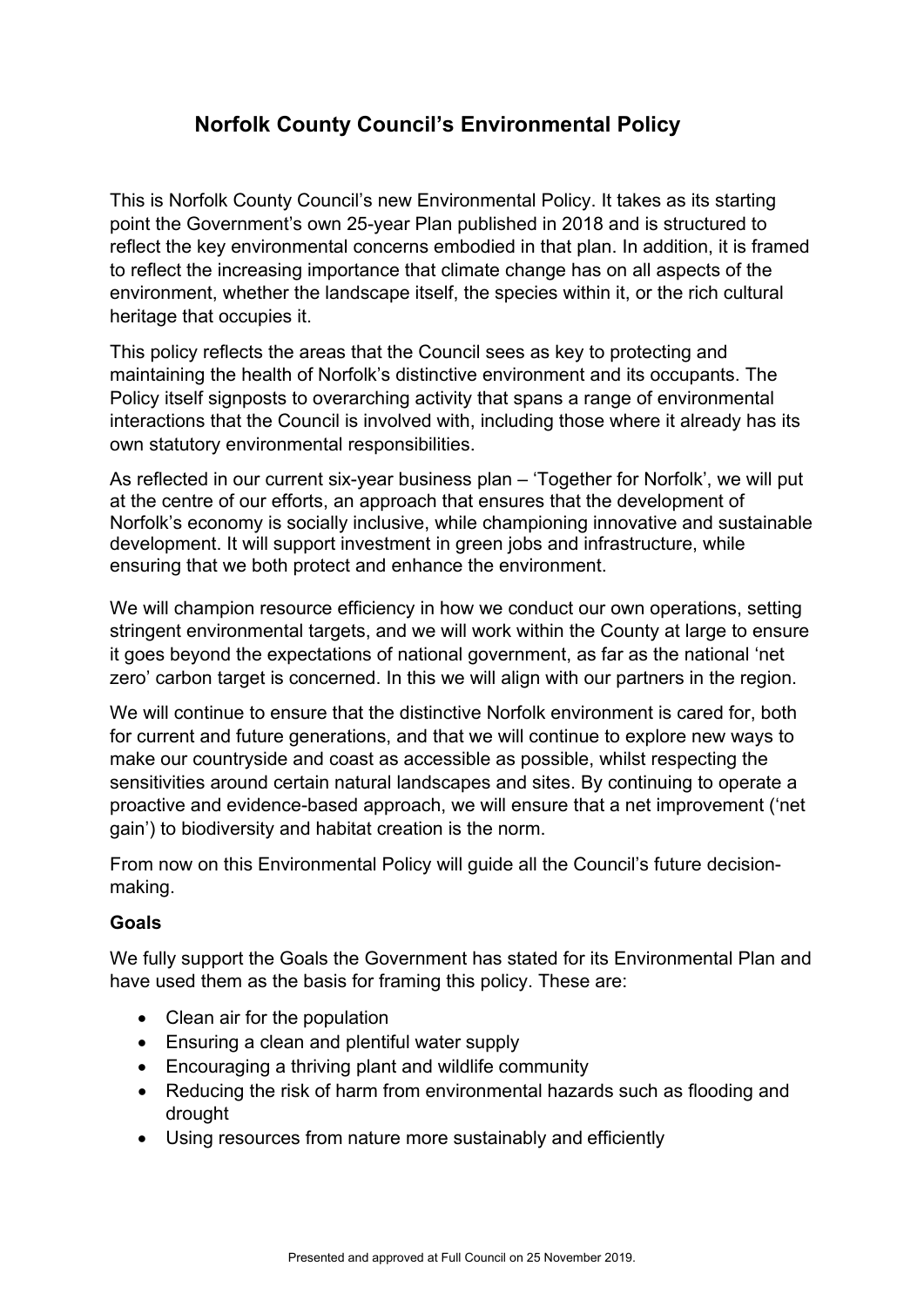- Enhancing beauty, heritage and engagement with the natural environment
- Mitigating and adapting to climate change
- Minimising waste
- Managing exposure to chemicals
- Enhancing biosecurity

**Policy –** in enacting these goals, the supporting key policy aims are**:** 

#### Using and managing land sustainably

- Creating and embedding in our strategic planning a more holistic approach to address climate change, particularly within the local planning frameworks
- Embedding an 'environmental net gain' principle for development, including housing and infrastructure
- Improving soil health
- Focusing on woodland to maximise its many benefits for the environment and our communities
- Working with key partners to ensure an adequate water supply, including exploring water harvesting initiatives
- Reducing risks from flooding and coastal erosion where possible
	- $\circ$  Expanding the use of natural flood management solutions
	- o Putting in place more sustainable drainage systems
	- o Working to make 'at-risk' properties more resilient to flooding

## Recovering nature and enhancing the beauty of landscapes

- Protecting and recovering nature
	- o Publishing a Norfolk 25-year Environmental Strategy for nature
	- o Recognising that Norfolk is losing biodiversity, particularly insect populations. Therefore, a Pollinator Action Plan will be produced as a key element of our Environmental Strategy
- Conserving and enhancing natural beauty
	- o Providing support for designated sites, including the Norfolk & Suffolk Broads, and the Norfolk Coast Area of Outstanding Natural Beauty, Natura 2000 sites and species, and County Wildlife Sites
- Respecting nature in how we use water
	- o Working to incentivise greater water efficiency, with users, and supporting water companies

## Connecting people with the environment to improve health and wellbeing

- Helping people improve their health and wellbeing by using green spaces
	- o Promoting the opportunities to enhance health and wellbeing that are available through exposure to the natural environment
- Encouraging children to be close to nature, in and out of school
	- o Working with schools to make the most of their green spaces
- Greening our towns and cities
	- $\circ$  Supporting the creation of green infrastructure in our key urban areas
- Planting more trees to improve biodiversity and as a potential mitigation measure for climate change in appropriate locations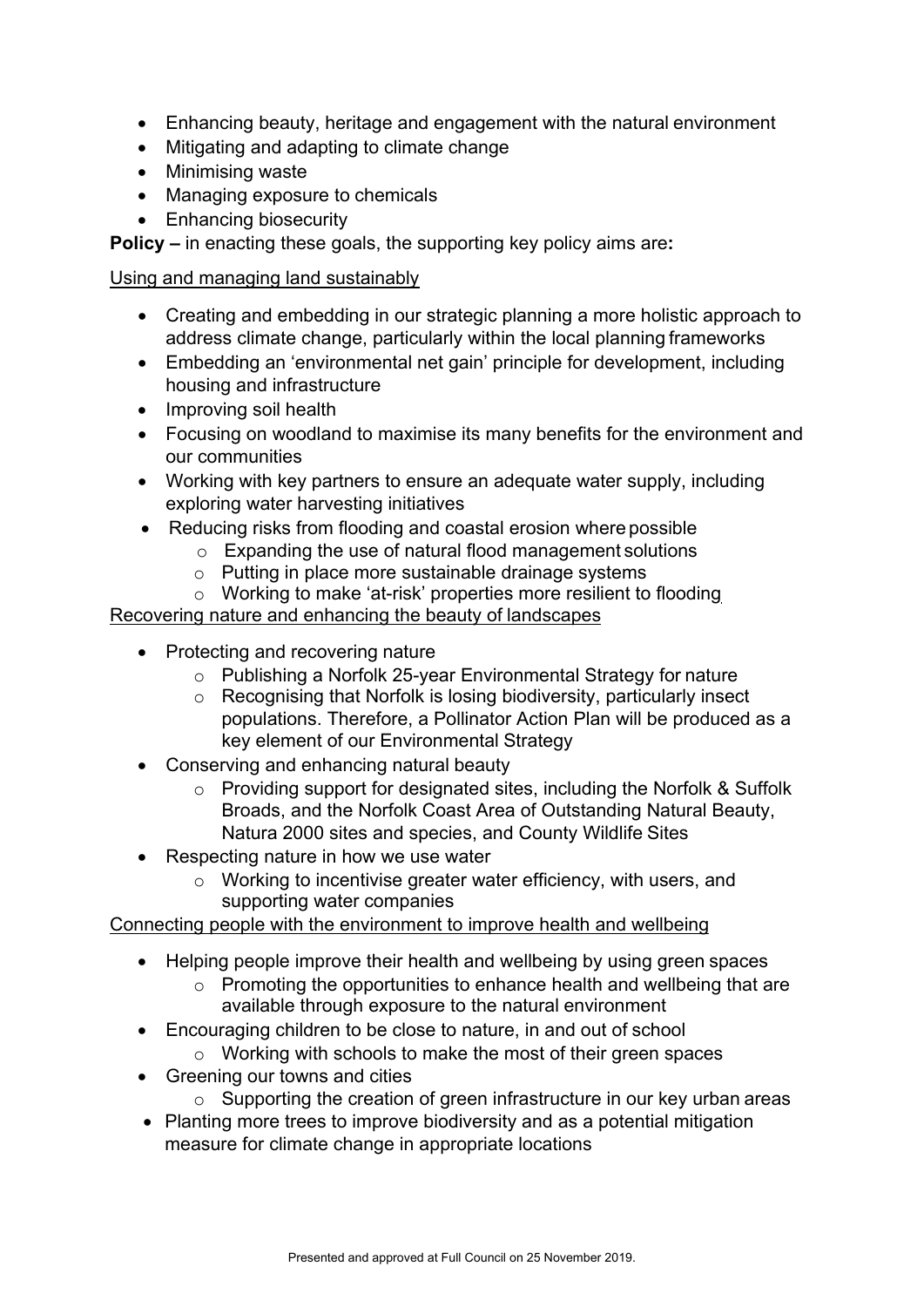- Working with County Farms tenants to move to higher level stewardship and greater biodiversity
- Supporting the community to make sustainable travel choices
	- o Working to support alternatives to car travel including promoting sustainable public transport and initiatives that utilise the growing cycling and pedestrian improvements within the County
	- o Encouraging sustainable travel on all new developments within the County, through the appropriate planning agreements
	- o Helping to develop integrated transport hubs across the County and maximising the opportunities presented through schemes such as Transforming Cities

#### Increasing resource efficiency, and reducing pollution and waste

- Maximising resource efficiency and minimising environmental impacts at end of life
	- o Achieving zero avoidable plastic waste in operations
	- o Reducing the impact of waste generally in our operations through working with the supply chain regarding single use products
	- o As part of our statutory function, continue to explore opportunities for improving the management of residual waste
	- $\circ$  Working with partners to maximise the opportunities for recycling waste
	- o Addressing the impacts that our own use of energy has on the environment by developing an Energy Strategy that takes account of all greenhouse gases produced, whilst exploring opportunities to generate energy on our own estate
	- o Working with our supply chain wherever possible to reduce the environmental footprint created
- Reducing pollution
	- $\circ$  Supporting initiatives that lead to clean air, such as developing new proposals within the forthcoming Local Transport Plan and its supporting strategies

## Securing clean, healthy, productive and biologically diverse seas and oceans

- Working with key agencies to ensure that our offshore areas and coastline contributes to the network of well-managed Marine Protected Areas (MPAs)
	- o Focusing on delivering on the statutory duties with respect to the Wash, and North Norfolk European Marine Site

## Protecting and improving our global environment

- Understanding that the consequences of the decisions we take can have global significances and developing a greater awareness of the complex network of inputs and outputs of our actions, all of which have a local, national and international consequences. In this area, our activity will focus on the following:
	- o Working with those sectors of the community that have the greatest carbon footprint to help them mitigate their impact
	- o Working with a wide range of partners including academia, the business community, local authorities within Norfolk and our neighbouring